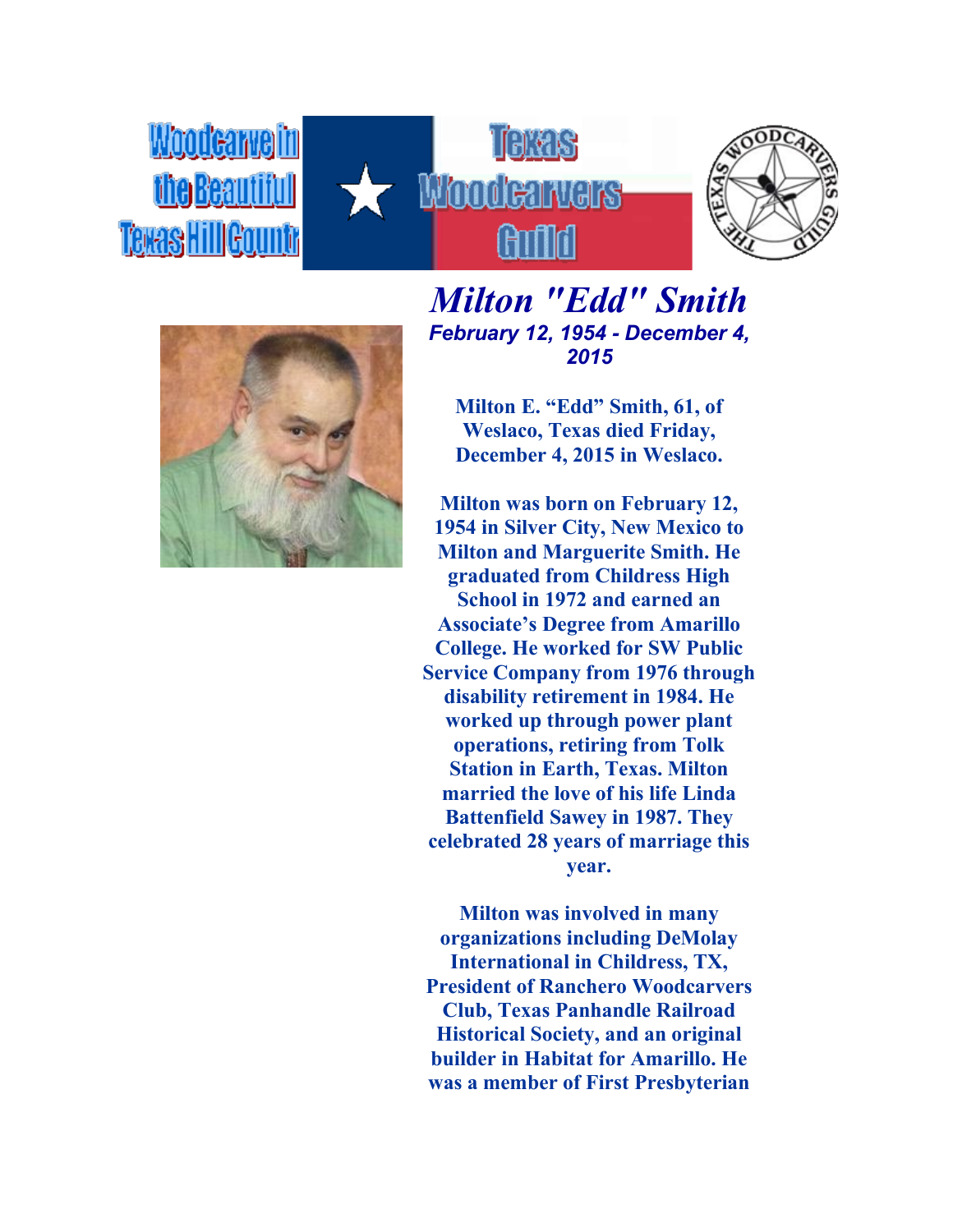**Church in Amarillo and Ranchero Village Congregation in Weslaco during the winter season.**

**Milton loved all forms of art; carving, painting and pottery. He was a carver and carving teacher of realistic birds and free-style bark. He loved sailing, snorkeling, cruising, living and traveling in their motorhome. He and Linda took each grandson on an individual adventure around the country.**

**He was preceded in death by his father, Milton I. Smith, and a daughter Jennifer Sawey Troublefield.**

**Milton is survived by his wife Linda Smith of Weslaco, TX; a daughter Angie Sawey Moose and husband John of Fritch, TX; grandchildren Ty Moose and wife Jennifer, Jerison Troublefield, Jordan and Alex Moose of Fritch; a great granddaughter, Addie Moose; his mother Marguerite Smith; a brother David Smith and wife Tanya; a sister Terri Dionizio and husband Jim of Las Vegas, Nevada; and niece Marguita Brown and husband Frank of Las Vegas, Nevada.**

**The family of Milton wishes to give a special thanks to Selah Hospice in Rio Grande Valley and loving friends of Ranchero Village.**

**The family suggests memorials be to Selah Hospice Care, 420 W. Sam**